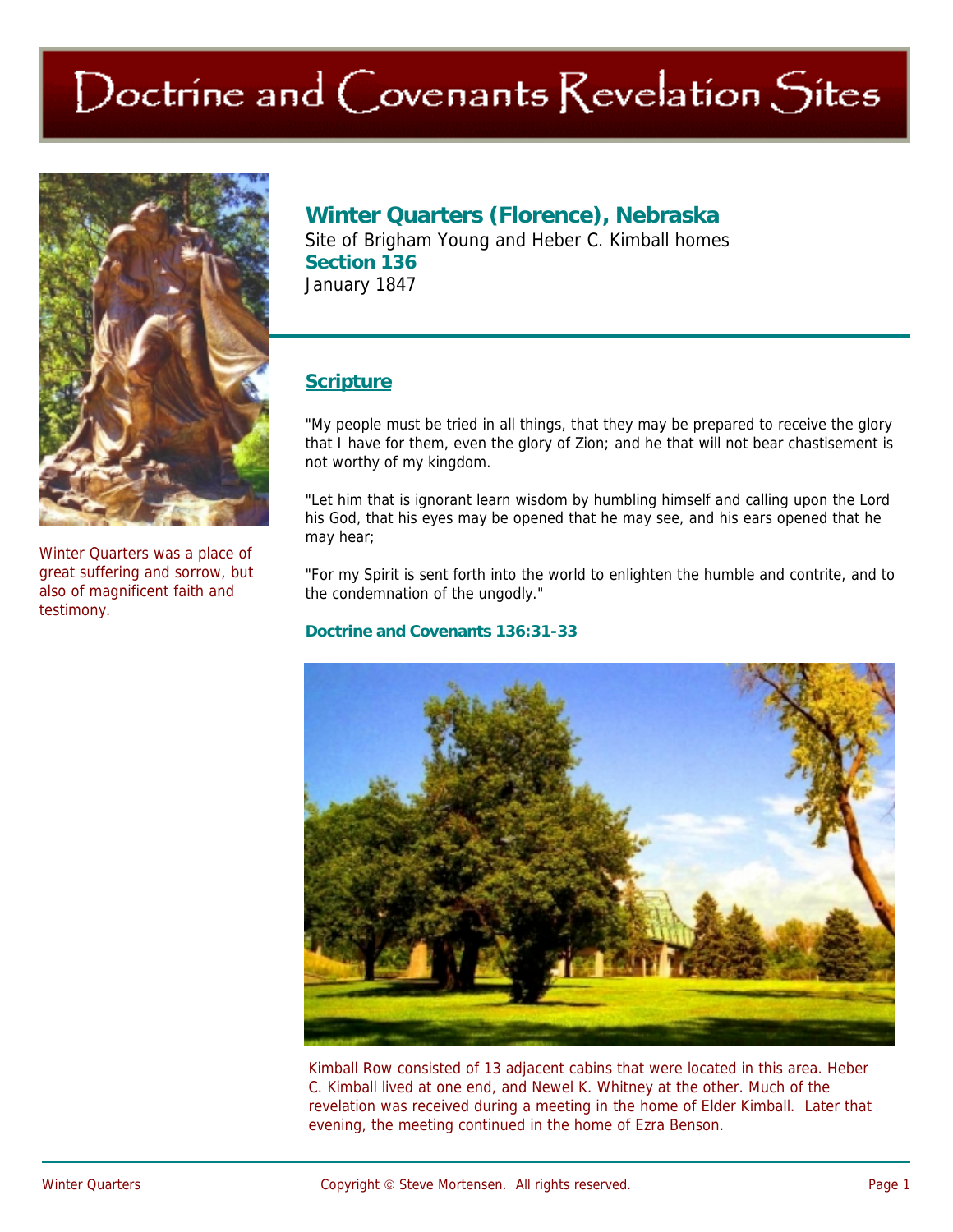## **Key Events**

- After the death of Joseph Smith, the Twelve Apostles led the Church under the direction of Brigham Young, who was the senior Apostle. Mobs forced the exodus of Church members from Nauvoo in February 1846.
- By the end of 1846, more than 5,000 displaced saints had gathered on the western bank of the Missouri River at a place they called Winter Quarters of the Camp of Israel.
- At the request of the U.S. Government, about 500 Church members had joined the U.S. Army to march for California in the Mexican War. The Mormon Battalion proved a great blessing to the Church, though the families of the soldiers faced many hardships without the immediate support of their loved ones.
- Hundreds died from exposure at Winter Quarters, as Church leaders prepared to continue leading the saints to the Rocky Mountains.
- Brigham Young led the vanguard company of pioneers who departed Winter Quarters in early 1847, arriving in the Salt Lake Valley in the summer of that year.



At the conclusion of the meeting, Brigham Young and Willard Richards adjourned to the Octagon to finish writing the revelation. The home of President Young and the Octagon stood in this vicinity. The latter structure was a unique building owned by Willard Richards, often used for church meetings.